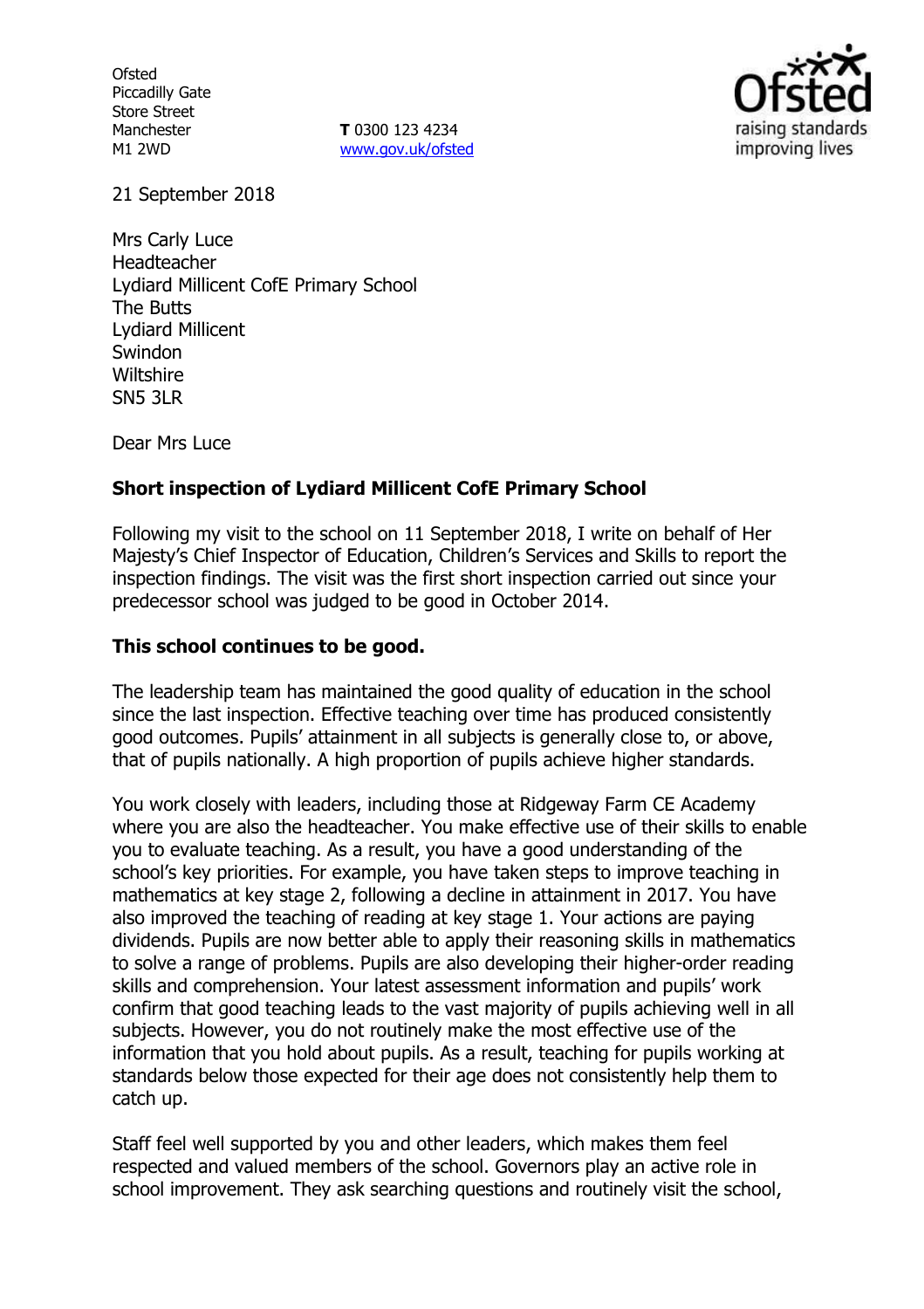

which helps them to evaluate the effectiveness of your actions.

Pastoral provision is strong. You form close partnerships with pupils and their families, which ensures that adults in the school have a keen awareness of pupils' social and emotional needs. This helps you to implement appropriate support, particularly for pupils who have special educational needs (SEN) and/or disabilities. The additional help you provide is removing some barriers to pupils' learning and improving their engagement. However, it is not yet having sufficient impact on pupils' academic progress. As a result, pupils continue to work at standards lower than might be expected for their age.

Adults form caring and supportive relationships with pupils. Pupils thoroughly enjoy school and are keen to learn. They typically comment: 'Teachers help you, but they don't give you the answers, they help you to unravel the clues.' Pupils know what is expected of them and, consequently, their behaviour in and out of lessons is impeccable. They respond politely and respectfully to instructions and settle to work without delay.

The majority of parents are overwhelmingly positive about the caring and positive ethos at the school. I was told, for example, 'I am literally over the moon with the school,' and 'The headteacher is wonderful and sets a great example to teachers.' Many parents also comment favourably on the way that you swiftly deal with their worries or problems. A minority of parents who responded to the online survey would like more information about their children's progress. A small number of parents feel that teaching does not sufficiently challenge their children.

## **Safeguarding is effective.**

All staff understand that they are accountable for keeping pupils safe. You provide relevant updates to safeguarding training for all staff and, as a result, they know the procedures to follow if they have concerns about pupils. You maintain well organised and up-to-date safeguarding records. You keep these securely and routinely follow up your actions to ensure that they are making a difference.

You undertake the necessary checks to ensure that all adults working in the school are safe to work with children. You clearly record these details on the school's single central record. Staff are well trained to keep pupils safe in a range of situations, such as in the event of an emergency or when they are on trips.

The vast majority of pupils, staff and parents who shared their views confirm that behaviour is good at the school. Pupils say that they feel safe and typically comment that there is always someone to turn to if they have a problem. A small minority of parents believe bullying is a problem. However, pupils do not believe this to be the case and say that adults swiftly sort out any breaches of the school's behaviour rules.

You support families to understand the importance of good attendance. As a result, pupils attend school regularly. The attendance of disadvantaged pupils and pupils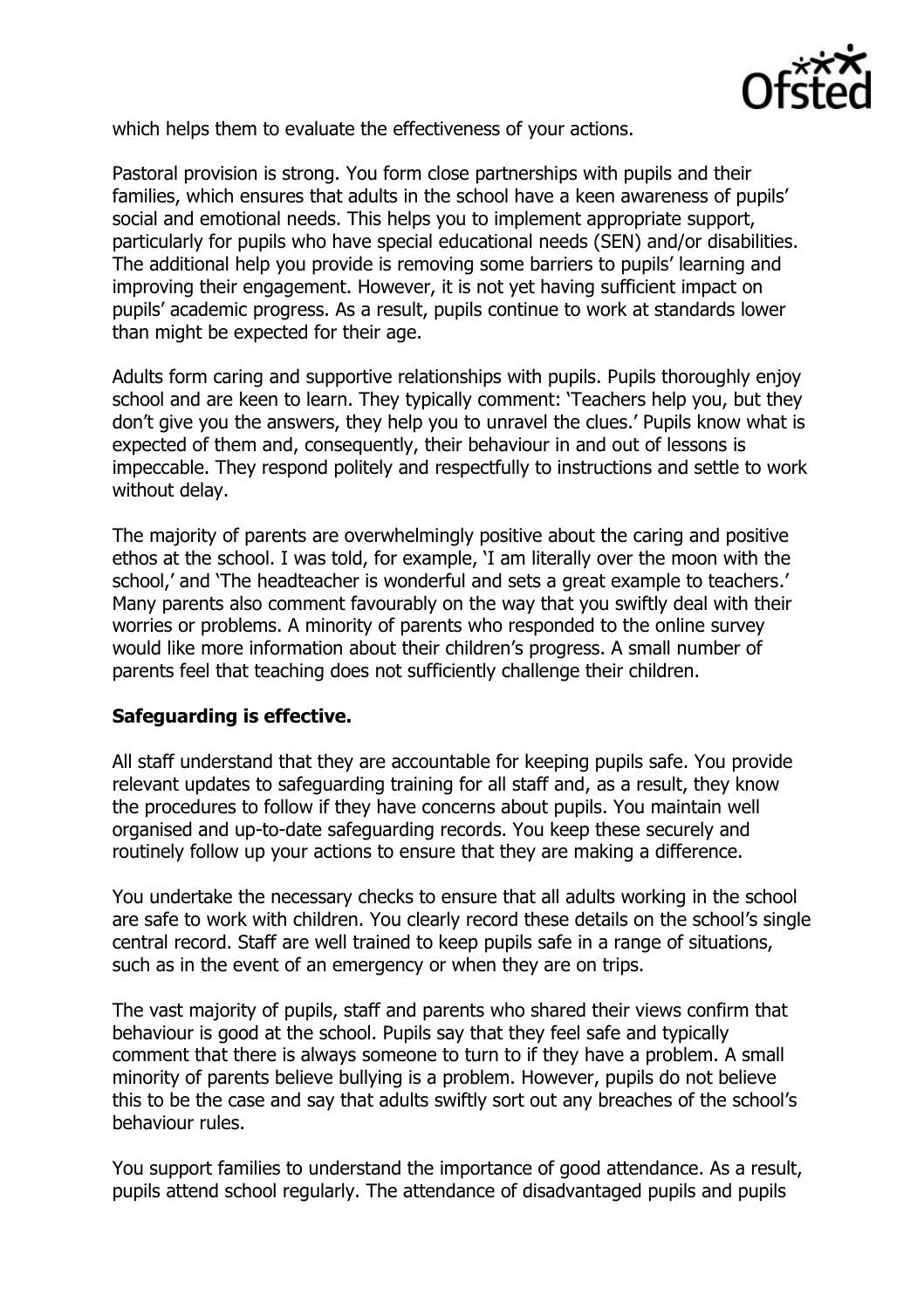

who have SEN and/or disabilities has improved over time. It is generally higher than that of other pupils in the school and pupils nationally.

# **Inspection findings**

- My first line of enquiry was to determine how leaders are improving teaching at key stage 1, so that more pupils achieve greater depth in their learning. This is because, in 2017, the proportion of pupils achieving this standard was well below the national average. You have analysed your assessment information to identify how to improve teaching. For example, teachers consistently use probing questions to develop pupils' comprehension. Pupils read suitably challenging books and can work out the meaning of unfamiliar vocabulary, such as 'victim' and 'prey'. They use their inference skills to good effect, which enables them to gain a deeper understanding of what they are reading. For instance, a pupil was able to work out and explain what was meant by people 'losing their heads'. In 2018, as a result of good teaching, one quarter of Year 2 pupils achieved greater depth in reading. This was almost double the figure of the previous year. Approximately half of Year 1 pupils achieved greater depth in reading.
- $\blacksquare$  My second line of enquiry was to establish how effectively teaching helps pupils who have SEN and/or disabilities to make strong progress and achieve well. This is because, over time, few pupils who have SEN and/or disabilities achieve the standards expected for their age. You, along with your special educational needs coordinator (SENCo), work closely with parents, pupils and staff. This has helped you to gain a good knowledge of the barriers to pupils' learning. As a result, you have implemented specific social and emotional support. Case studies that you presented for some pupils confirm that this extra help is improving their attendance. It is also building pupils' confidence and enabling them to persevere with their learning. You make effective use of additional adults who provide clear instructions and explanations, which help pupils understand what to do in lessons. However, teaching has not yet had sufficient impact on pupils' academic achievement. Consequently, pupils need to make stronger progress to catch up.
- Finally, I wanted to investigate the impact of leaders' actions to improve the teaching of mathematics at key stage 2. This is because pupils' attainment declined between 2016 and 2017 and progress in mathematics was not as strong as in other subjects. You have made effective use of the support provided by the senior education leader for the Diocese of Bristol Academies Trust. This has enabled you to evaluate teaching and identify that you wanted to improve pupils' reasoning skills in mathematics. As a result, you have provided training for staff. Teachers model learning carefully so that pupils know what to do. They ask searching questions to assess pupils' understanding and deepen their thinking. Reviews of pupils' learning during the inspection show that pupils are able to apply their reasoning skills consistently well. This allows them to answer instructions such as 'explain how you know' so that they can solve a range of mathematical problems. Effective teaching has improved outcomes in mathematics. At the end of the last academic year, three quarters of pupils across key stage 2 achieved well. Approximately one quarter of pupils achieved higher standards. However, inspection activities reveal that teaching does not consistently pick up when pupils need further support or challenge to achieve